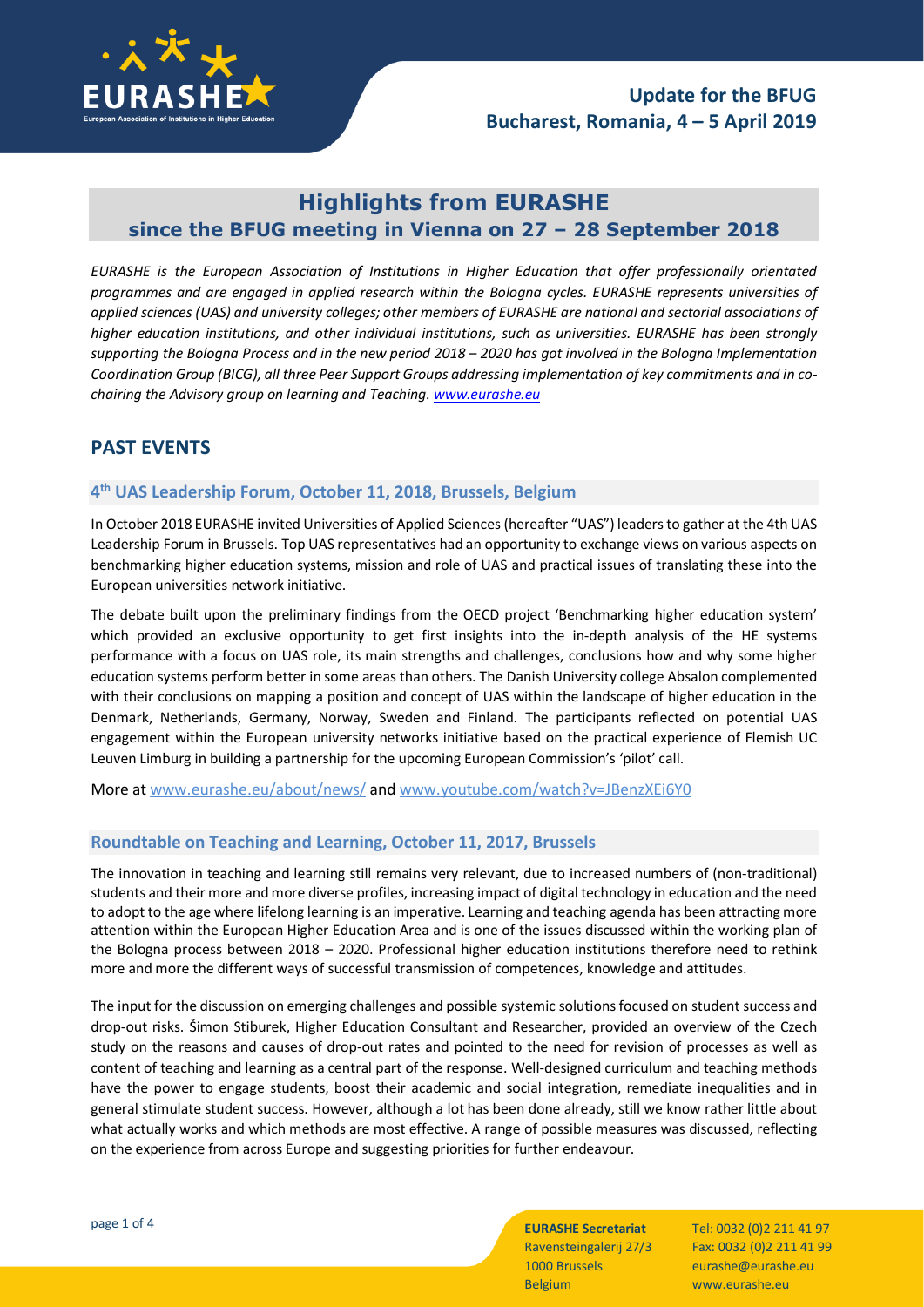

## **Update for the BFUG Bucharest, Romania, 4 – 5 April 2019**

## **EURASHE Quality Community of Practice, UAS Burgenland, Eisenstadt, Austria, November 2018**

The **EURASHE Community of Practice** has been launched as a platform for quality management practitioners and leaders from (professional) higher education institutions with an objective to provide opportunity for mutual learning, exchange of views and experience regarding the driving principles, various approaches to quality assurance and building quality culture, as well as very concrete tools and instruments related to quality of various aspects of professional higher education.

The QA CoP focused on 3 separate, yet interlinked issues:

- · QA of work-based learning elements of studies
- QA of students' engagement
- QA of external stakeholders' engagement (region, world of work)

#### **Reversed peer learning activity on Learning & Teaching, Warsaw, Poland, March 2019**

A reversed peer-learning approach allows EURASHE to support its members' discussions on role and various aspects of mission of PHE, on Bologna process and their reflection in national policies. The concept is based on a national background document indicating key issues within the specific area selected by the hosting organisation, their reflection from the view of international experts and workshop discussions among the local and international participants. The event co-organised together with the Conference of Rectors of State Schools of Higher Vocational Education in Poland (KRePUZ) and hosted by the Ministry of Science and Higher Education focused on *learning and teaching agenda within professional higher education* with emphasis on the following issues:

- · Future challenges of the labour market
- · Digitalisation and digital transformation of PHE institutions
- Integration of academic and profession-oriented elements into programmes of PHE, learning outcomes and transversal skills and competences
- · Learning methodology supporting professional character, work-based learning elements and links between students' learning and research activities

The event brought together about 30 participants from Poland and abroad with input from Polish and international experts on the given topicsincluding students' representatives. The final conclusions calling for flexibility, a balanced and informed use of modern technologies with focus on individual students' needs and contact, attention to social aspects of PHE as access to higher qualifications and learning will be available soon.

### **SELECTED OVERVIEW OF KEY PROJECTS**

A substantial capacity of EURASHE and its members has been over the past years devoted to better comprehension of work-based learning elements within higher education. The following overview selects some of those in advanced stages, as well as finishing projects on policy development of professional higher education and EURASHE engagement in promotion of EHEA developments at the global scene.

## **SAPS** - **Supporting Apprenticeships between Professional Higher Education & Small and Medium Enterprises.**

SAPS project on Supporting Apprenticeships between Professional Higher Education & Small and Medium Enterprises (2016 – 2019) developed a toolkit for SMEs collaborating with PHE institutions, on-boarding apprentices and deriving value out of apprentice placements, and created quality guidelines for PHE institutions offering apprenticeships to SMEs, covering the areas of governance & strategy, teaching & learning as well as operations.

- · Improving the perception of SMEs of the benefits of engaging apprentices from PHE institutions.
- · Lowering the barriers for cooperation between PHE institutions and SMEs.

1000 Brussels eurashe@eurashe.eu Belgium www.eurashe.eu

page 2 of 4 **EURASHE Secretariat** Tel: 0032 (0)2 211 41 97 Ravensteingalerij 27/3 Fax: 0032 (0)2 211 41 99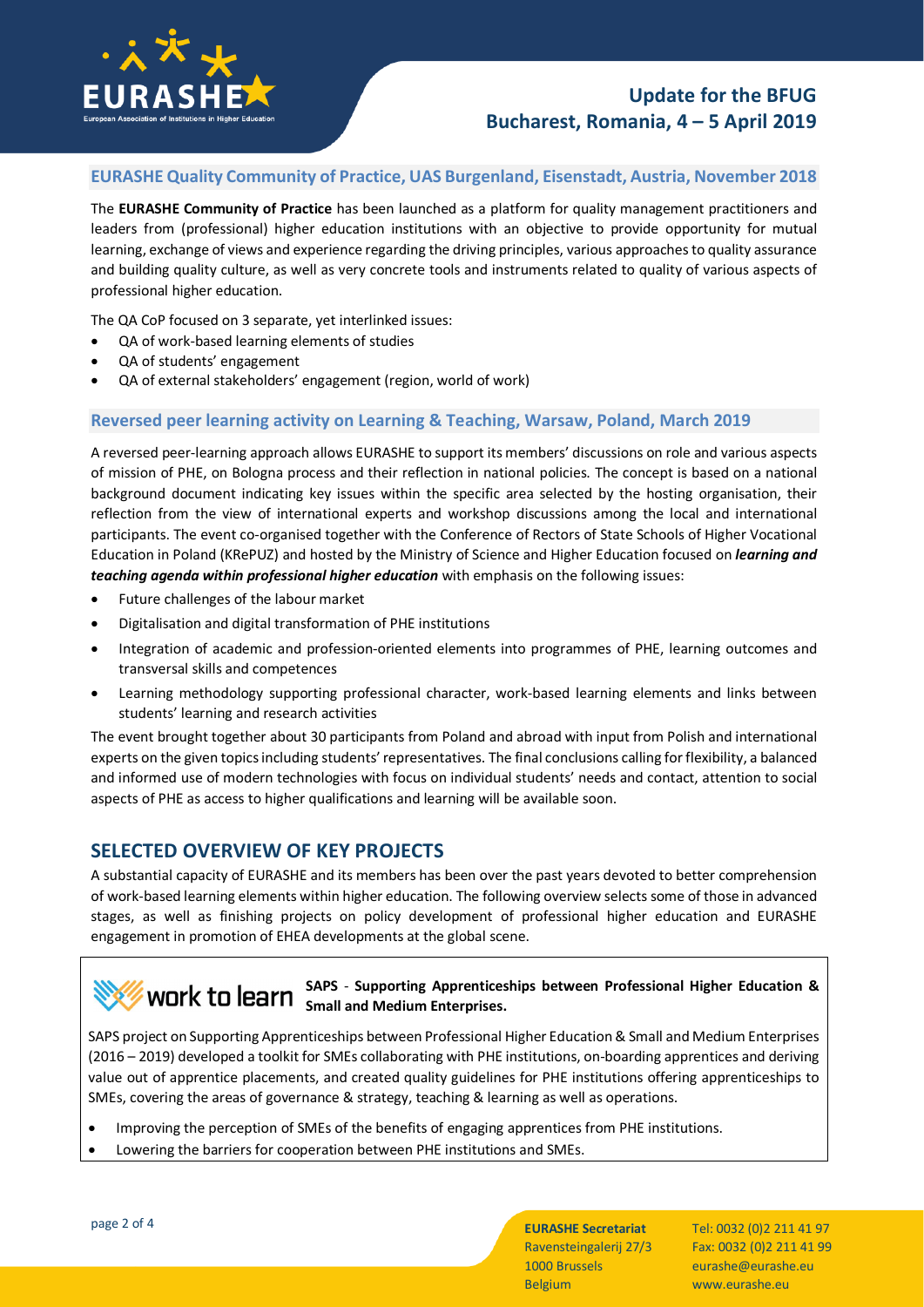

## **Update for the BFUG Bucharest, Romania, 4 – 5 April 2019**

Establishing more regular and structured cooperation between the umbrella organisations for PHE (EURASHE members) and organisations representing SMEs.

More at www.learntowork.eu





The project responds to the concerns expressed by stakeholders on the shortcomings in the labour market orientation of HE, focussing on the balance between practical and theoretical learning in HE and to mismatches between the skills sets of graduates and the skills they require during early careers. EU countries have experienced a substantial increase in graduate unemployment and a decrease of quality of their employment. European

students and graduates report continuously that they are worried about their careers. At the same time employers and employers' organisations report they are having increasing difficulties in finding graduates with matching skills.

The project aims to:

- · increase the capacity of staff in higher education institutions and enterprises to provide high quality work experience and entrepreneurship,
- · support the accreditation of all kinds of work experience through ECTS and effective quality assurance,
- ensure that the skills needs of employers are understood and reflected.

More about the project and upcoming events: https://wexhe.eu/

#### **PROCSEE - Strengthening Professional Higher Education in Central & South Eastern Europe. PROCSEE>**

PROCSEE promoted setting up within years 2016 – 2018 systemic national structures, PHE policy development and best-practice sharing in a range of countries from the region (CZ, HR, HU, RO, SI), focusing on four specific areas:

- · PHE alignment and engagement in regional development strategies
- PHE response to skills shortages
- Student placements in the world of work
- Personalised Learning Environments enhancing flexibility

More about the project www.eurashe.eu/procsee

# **TACTIC** TACTIC - Through Academic Cooperation Towards Innovative Capacity.

The aim of the project was to increase management capacities of the universities in Mongolia, Cambodia and Vietnam. Developing tools and methods for professionalisation and professional development of the management and administrative staff, promote cooperation between the partners; promote voluntary convergence with EU developments in higher education; promote people-to-people contacts, intercultural awareness and understanding.

In December 2018 EURASHE hosted a study visit organised within the TACTIC project in Brussels. Participants from various universities in Cambodia, Mongolia and Vietnam had an opportunity to learn about the strategic management and activities' planning of universities. The agenda included the general overview of EHEA developments including the Paris Communiqué, engagement of stakeholders, especially students (ESU). The more concrete experiences on institutional strategies were shared during the training blocks and visits to Thomas More University College in Mechelen and UC Leuven Limburg in Leuven.

More information and reflections here. More about the project www.eurashe.eu/tactic

1000 Brussels eurashe@eurashe.eu Belgium www.eurashe.eu

page 3 of 4 **EURASHE Secretariat** Tel: 0032 (0)2 211 41 97 Ravensteingalerij 27/3 Fax: 0032 (0)2 211 41 99